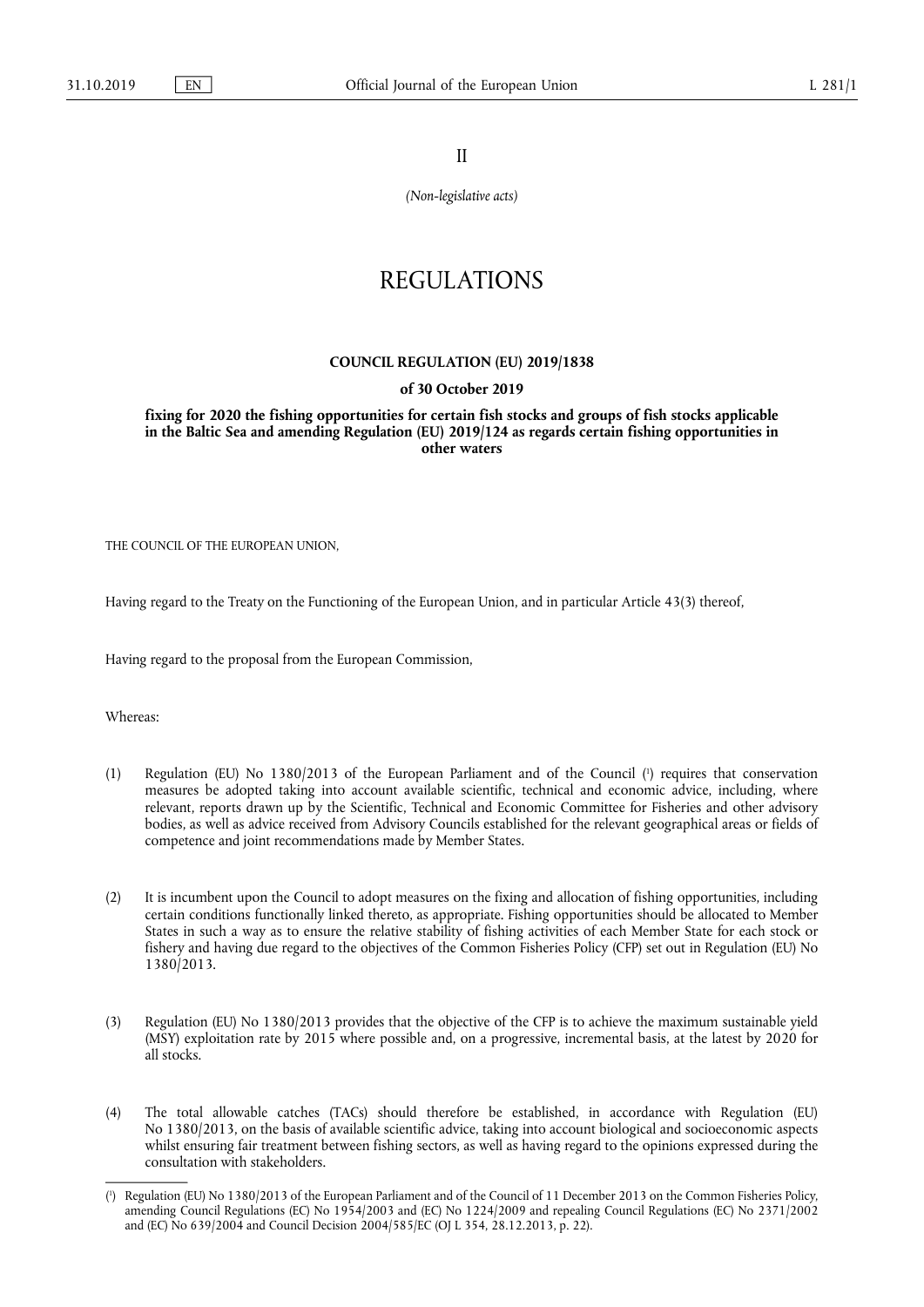- (5) Regulation (EU) 2016/1139 of the European Parliament and of the Council ( $\cdot$ ) establishes a multiannual plan for the stocks of cod, herring and sprat in the Baltic Sea and for the fisheries exploiting those stocks ('the plan'). The plan aims to ensure that exploitation of living marine biological resources restores and maintains populations of harvested species above levels which can produce the MSY. To that end, the target fishing mortality for the stocks concerned, expressed in ranges, is to be achieved as soon as possible and, on a progressive, incremental basis, by 2020. It is appropriate that the catch limits applicable in 2020 for the cod, herring and sprat stocks in the Baltic Sea are established in line with the objectives of the plan.
- (6) The International Council for the Exploration of the Sea (ICES) indicated that the biomass of western Baltic herring in ICES subdivisions 20-24 continued to be below the limit spawning biomass reference point below which there may be reduced reproductive capacity (Blim). In its annual stock advice of 29 May 2019, ICES therefore issued scientific advice for no catches. In accordance with Article 5(2) of Regulation (EU) 2016/1139, all appropriate remedial measures should therefore to be adopted to ensure a rapid return of the stock concerned to levels above the level capable of producing MSY. Moreover, that provision requires further remedial measures to be adopted. To that end, it is necessary to take into account the timeline for the achievement of the objectives of the CFP in general, and of the plan in particular, in view of the expected effect of the remedial measures adopted, whilst at the same time adhering to the objectives of achieving economic, social and employment benefits as set out in Article 2 of Regulation (EU) No 1380/2013. Accordingly, and in line with Article 4(4) and 5(2) of Regulation (EU) 2016/1139, it is appropriate that fishing opportunities for western Baltic herring are set below the fishing mortality ranges, so as to take into account the decrease in the biomass.
- (7) As regards the eastern Baltic cod stock, ICES was able to provide an analytical assessment for the first time in several years. ICES estimated that the biomass was below  $B_{\text{lim}}$  and would stay below  $B_{\text{lim}}$  in the medium term even with no fishing at all. ICES therefore issued scientific advice recommending no catches in 2020. However, ICES was not in a position to determine the values of the fishing mortality ranges. Based on the stock assessment and in order to react as quickly as possible, the Commission adopted Implementing Regulation (EU) 2019/1248 ( 3 ) establishing emergency measures to alleviate a serious threat to the conservation of the eastern Baltic cod (*Gadus morhua*) stock. In accordance with Article 5(2) of Regulation (EU) 2016/1139, the fishing opportunities for 2020 need to be set in a way to ensure the rapid return of the stock to a level above the level capable of producing MSY.
- (8) If the fishing opportunities for eastern Baltic cod were to be set at the level indicated in the scientific advice, the obligation to land all catches in mixed fisheries with by-catches of eastern Baltic cod would lead to the phenomenon of 'choke species'. In order to strike the right balance between, on the one hand, allowing fisheries to continue in view of otherwise potentially severe socioeconomic implications, and, on the other, the need to achieve a good biological status for the stock, taking into account the difficulty of fishing all stocks in a mixed fishery at MSY at the same time, it is appropriate to establish a specific TAC for by-catches of eastern Baltic cod. However, fishing operations conducted for the exclusive purpose of scientific investigations and in full compliance with the conditions set out in Article 25 of Regulation (EU) 2019/1241 of the European Parliament and of the Council ( 4 ) should be allowed to target cod. The level of the TAC should be such that mortality is not increased and that it provides incentives for improvements in selectivity and avoidance.
- (9) In November 2019 ICES is expected to issue advice on the level of unavoidable by-catches of eastern Baltic cod in fisheries not targeting eastern Baltic cod. If the level advised by ICES is different from the level set in this Regulation, the TAC for eastern Baltic cod should be amended to ensure that it is set in line with the ICES advice and covers only unavoidable by-catches from that stock in other fisheries.

<sup>(</sup> 2 ) Regulation (EU) 2016/1139 of the European Parliament and of the Council of 6 July 2016 establishing a multiannual plan for the stocks of cod, herring and sprat in the Baltic Sea and the fisheries exploiting those stocks, amending Council Regulation (EC) No 2187/2005 and repealing Council Regulation (EC) No 1098/2007 (OJ L 191, 15.7.2016, p. 1).

<sup>(</sup> 3 ) Commission Implementing Regulation (EU) 2019/1248 of 22 July 2019 establishing measures to alleviate a serious threat to the conservation of the eastern Baltic cod (*Gadus morhua*) stock (OJ L 195, 23.7.2019, p. 2).

<sup>(</sup> 4 ) Regulation (EU) 2019/1241 of the European Parliament and of the Council of 20 June 2019 on the conservation of fisheries resources and the protection of marine ecosystems through technical measures, amending Council Regulations (EC) No 1967/2006, (EC) No 1224/2009 and Regulations (EU) No 1380/2013, (EU) 2016/1139, (EU) 2018/973, (EU) 2019/472 and (EU) 2019/1022 of the European Parliament and of the Council, and repealing Council Regulations (EC) No 894/97, (EC) No 850/98, (EC) No 2549/2000, (EC) No 254/2002, (EC) No 812/2004 and (EC) No 2187/2005 (OJ L 198, 25.7.2019, p. 105).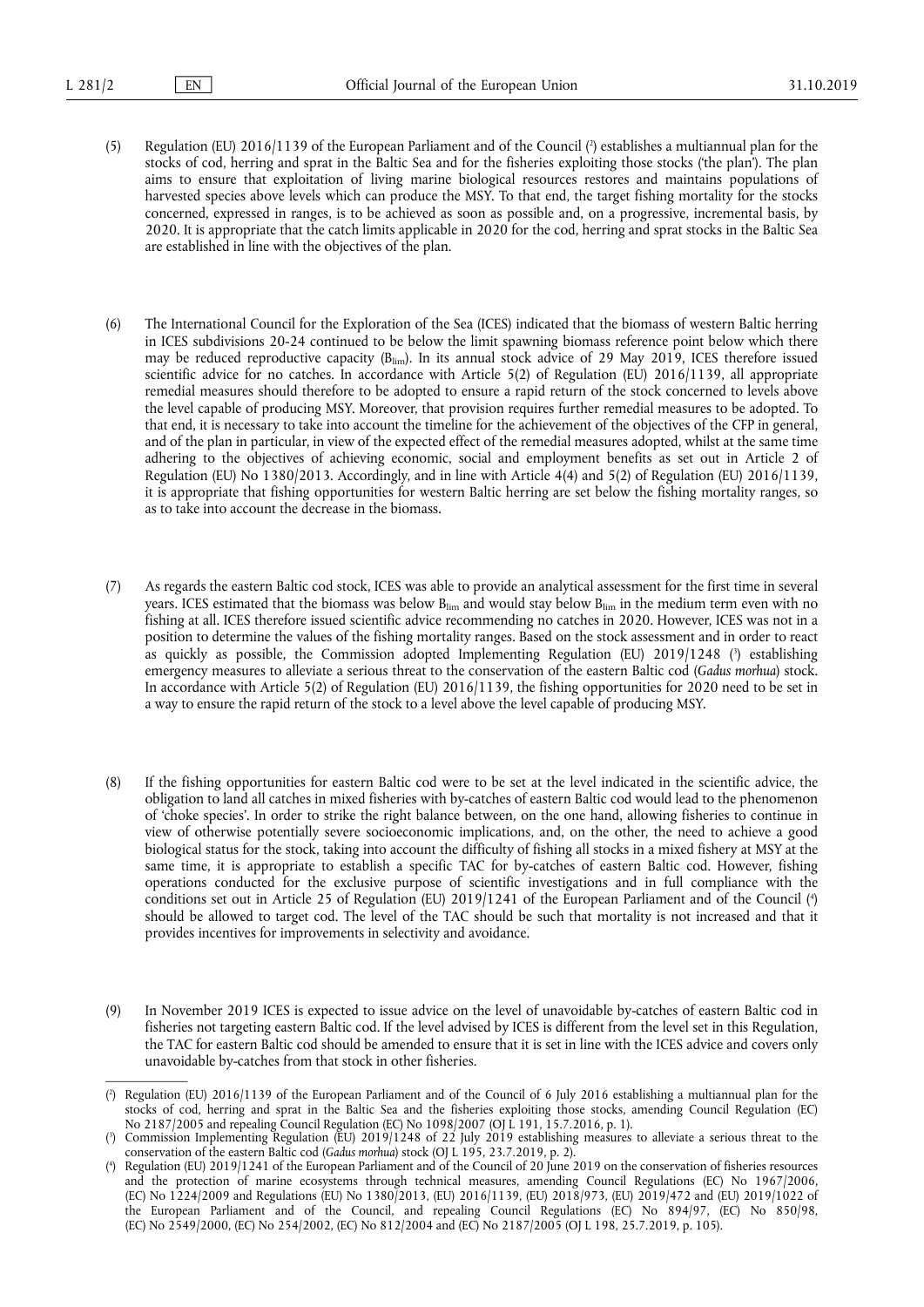- (10) Moreover, Article 5(2) of Regulation (EU) 2016/1139 states that further remedial measures are to be taken to ensure the rapid return of the stock to levels above the level capable of producing MSY. Scientific advice indicates that spawning closures in particular can have additional benefits for a stock that cannot be achieved by TAC alone, for example increased recruitment through undisturbed spawning. Given the status of the eastern Baltic cod stock, it is appropriate to extend the scope and timeframe of the existing summer spawning closure for eastern Baltic cod. Furthermore, scientific advice indicates that the relative importance of recreational fisheries of eastern Baltic cod depends on the TAC level. Given the very substantial reduction of the TAC, the quantities caught in recreational fisheries are considered substantial. It is therefore appropriate to prohibit recreational fishing of cod in ICES subdivisions 25 and 26 where eastern Baltic cod is most abundant.
- (11) As regards the western Baltic cod stock, scientific advice indicates that recreational fisheries contribute significantly to the overall fishing mortality of that stock. Taking into account the current status of that stock and the reduction of the TAC, it is appropriate to reduce the daily bag limit per fisherman. This is without prejudice to the principle of relative stability applicable to commercial fishing activities. Moreover, scientific advice indicates that the western and eastern cod stocks mix in ICES subdivision 24. In order to protect the eastern cod stock and ensure a level playing field with the eastern Baltic cod management area, it is appropriate to limit the use of the TAC in ICES subdivision 24 to by-catches of cod except for fishing operations conducted for the exclusive purpose of scientific investigations and in full compliance with the conditions set out in Article 25 of Regulation (EU) 2019/1241. Furthermore, there should be an exemption for small-scale coastal fishermen fishing with passive gears in areas up to six nautical miles measured from the baselines where the water depth is less than 20 meters since western cod is predominant in those shallow coastal areas. Accordingly, and in order to ensure a level playing field with ICES subdivisions 25 and 26, recreational fishing of cod in ICES subdivision 24 should be prohibited beyond six nautical miles measured from the baselines. Finally, given the fragile status of the stock and the fact that scientific advice indicates that spawning closures in particular can have additional benefits for a stock that cannot be achieved by TAC alone, for example an increased recruitment through undisturbed spawning, it is appropriate to re-introduce a winter spawning closure for commercial fishing activities.
- (12) In order to guarantee the full use of coastal fishing opportunities, it is appropriate to introduce a limited inter-area flexibility for salmon from ICES subdivisions 22-31 to ICES subdivision 32 for the Member State that has requested that flexibility.
- (13) According to ICES advice, 32 % of catches in the salmon fishery is misreported, in particular as sea trout catches. As most of the sea trout in the Baltic Sea is exploited in coastal areas, it is appropriate to prohibit fishing for sea trout beyond four nautical miles and to limit by-catches of sea trout to 3 % of the combined catch of sea trout and salmon in order to contribute to the prevention of misreporting of salmon catches as sea trout catches.
- (14) Given that the spawning stock biomass of sprat is above the MSY  $B_{trigger}$  (spawning stock biomass), it is appropriate to fix the TAC in accordance with the upper range of FMSY in order to limit variations in fishing opportunities between consecutive years in accordance with point (c) of Article 4(5) of Regulation (EU) 2016/1139.
- (15) The use of the fishing opportunities set out in this Regulation is subject to Council Regulation (EC) No 1224/2009 ( 5 ), and in particular to Articles 33 and 34 thereof concerning the recording of catches and fishing effort, and to the transmission of data on the exhaustion of fishing opportunities to the Commission. This Regulation should therefore specify the codes relating to landings of stocks subject to this Regulation that are to be used by Member States when sending data to the Commission.

<sup>(</sup> 5 ) Council Regulation (EC) No 1224/2009 of 20 November 2009 establishing a Union control system for ensuring compliance with the rules of the common fisheries policy, amending Regulations (EC) No 847/96, (EC) No 2371/2002, (EC) No 811/2004, (EC) No 768/2005, (EC) No 2115/2005, (EC) No 2166/2005, (EC) No 388/2006, (EC) No 509/2007, (EC) No 676/2007, (EC) No 1098/2007, (EC) No 1300/2008, (EC) No 1342/2008 and repealing Regulations (EEC) No 2847/93, (EC) No 1627/94 and (EC) No 1966/2006 (OJ L 343, 22.12.2009, p. 1).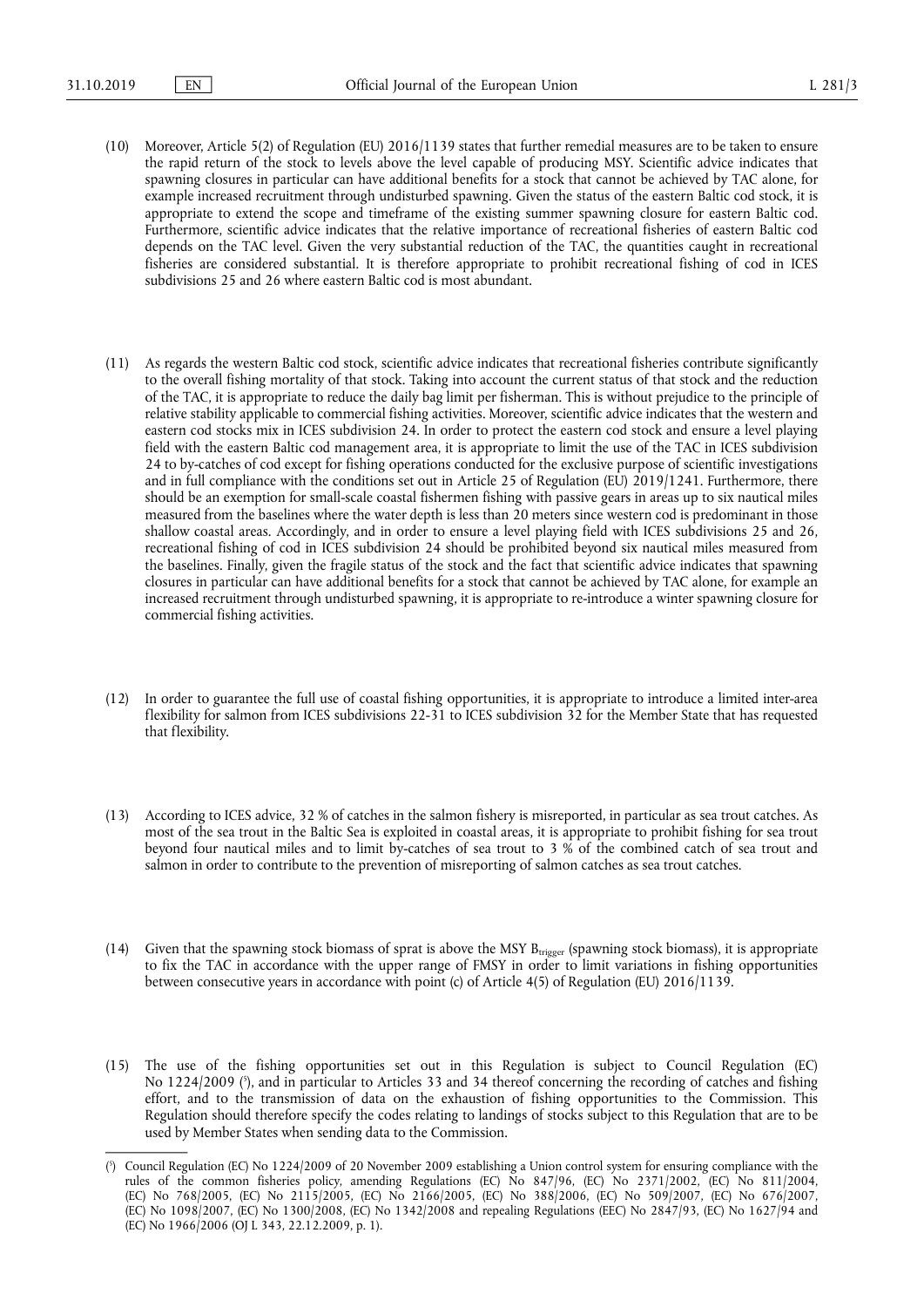- (16) Council Regulation (EC) No 847/96 ( 6 ) introduced additional conditions for year-to-year management of TACs including, under Articles 3 and 4, flexibility provisions for precautionary and analytical TACs. Under Article 2 of that Regulation, when fixing the TACs, the Council is to decide to which stocks Articles 3 or 4 shall not apply, in particular on the basis of the biological status of the stocks. More recently, the year-to-year flexibility mechanism was introduced by Article 15(9) of Regulation (EU) No 1380/2013 for all stocks that are subject to the landing obligation. Therefore, in order to avoid excessive flexibility that would undermine the principle of rational and responsible exploitation of living marine biological resources, hinder the achievement of the objectives of the CFP and cause the biological status of the stocks to deteriorate, it should be established that Articles 3 and 4 of Regulation (EC) No 847/96 apply to analytical TACs only where the year-to-year flexibility provided for in Article 15(9) of Regulation (EU) No 1380/2013 is not used.
- (17) Moreover given that the biomass of the stock of eastern Baltic cod is below Blim and that only by-catch and scientific fisheries are permitted in 2020, Member States have undertaken not to apply Article 15(9) of Regulation (EU) No 1380/2013 for this stock in 2020 so that catches in 2020 will not exceed the TAC set.
- (18) Based on new scientific advice, a preliminary TAC for Norway pout in ICES division 3a and Union waters of ICES division 2a and ICES subarea 4 should be established for the period from 1 November 2019 to 31 October 2020.
- (19) On 1 October 2019, ICES issued revised advice for common sole (*Solea solea*) in ICES divisions 7f and 7g (Bristol Channel, Celtic Sea). On the basis of that advice, the TAC for that stock could be increased. The increase should be limited to 20 %, in order to take account of the fishing capacity for that stock until the end of 2019.
- (20) In the fishing opportunities table for toothfish in SPRFMO Convention Area under Council Regulation (EU) 2019/124 ( 7 ), the reporting code should be corrected.
- (21) In order to avoid the interruption of fishing activities and to ensure the livelihoods of Union fishermen, this Regulation should apply from 1 January 2020. However, this Regulation should apply to Norway pout in ICES division 3a and Union waters of ICES division 2a and ICES subarea 4 from 1 November 2019 until 31 October 2020. The TAC for common sole in ICES divisions 7f and 7g and the TAC for toothfish in the SPRFMO Convention area under Regulation (EU) 2019/124 apply from 1 January 2019. The increase in the TAC for common sole and the change in reporting code for toothfish should therefore apply with effect from that date. Such retroactive application is without prejudice to the principles of legal certainty and protection of legitimate expectations as the fishing opportunities exceed those initially fixed under Regulation (EU) 2019/124. For reasons of urgency, this Regulation should enter into force immediately after its publication,

HAS ADOPTED THIS REGULATION:

#### CHAPTER I

#### **GENERAL PROVISIONS**

#### *Article 1*

#### **Subject matter**

This Regulation fixes the fishing opportunities for certain fish stocks and groups of fish stocks in the Baltic Sea for 2020 and amends certain fishing opportunities in other waters fixed by Regulation (EU) 2019/124.

<sup>(</sup> 6 ) Council Regulation (EC) No 847/96 of 6 May 1996 introducing additional conditions for year-to-year management of TACs and quotas (OJ L 115, 9.5.1996, p. 3).

<sup>(</sup> 7 ) Council Regulation (EU) 2019/124 of 30 January 2019 fixing for 2019 the fishing opportunities for certain fish stocks and groups of fish stocks, applicable in Union waters and, for Union fishing vessels, in certain non-Union waters (OJ L 29, 31.1.2019, p. 1).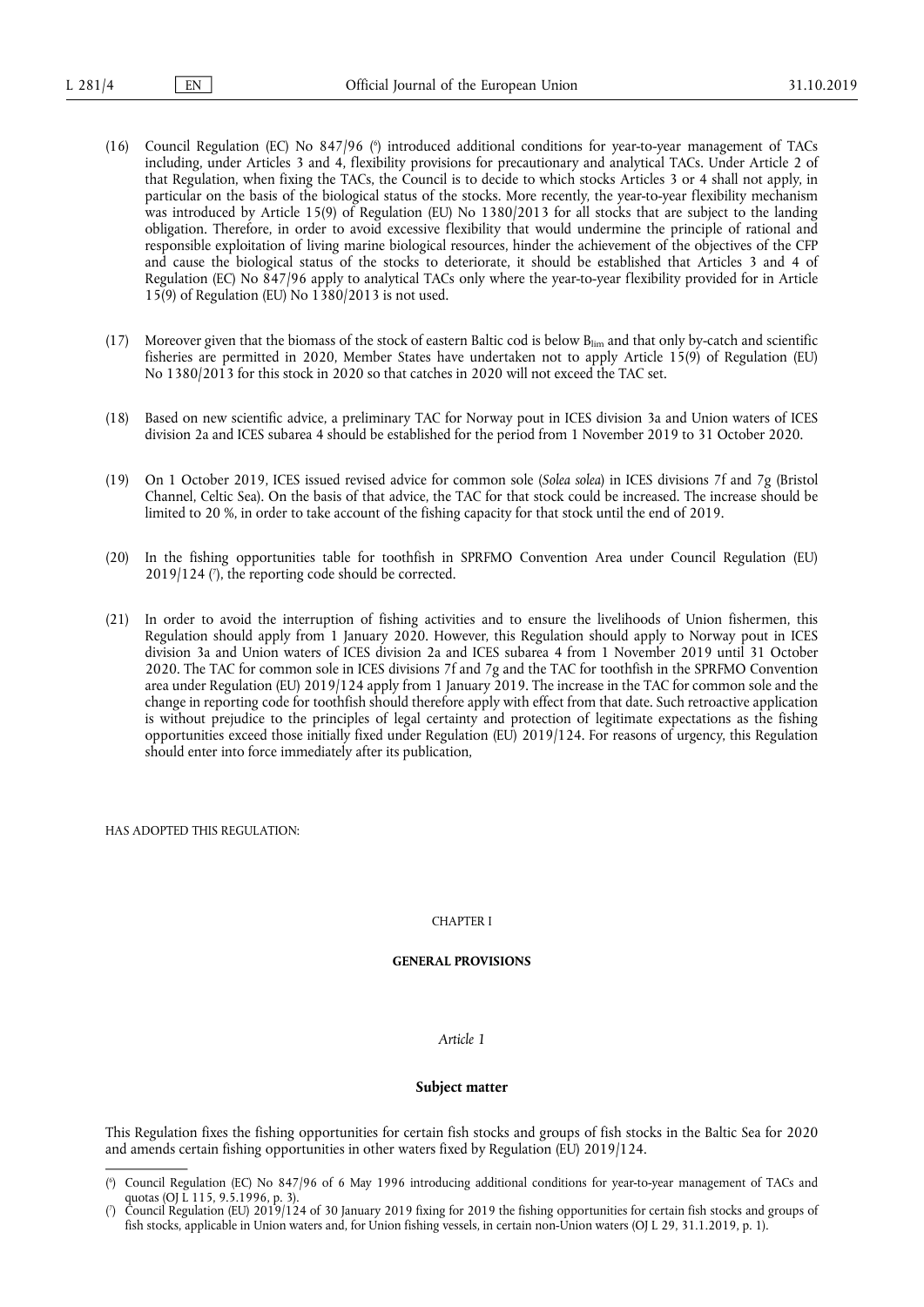#### *Article 2*

#### **Scope**

1. This Regulation shall apply to Union fishing vessels operating in the Baltic Sea.

2. This Regulation shall also apply to recreational fisheries where they are expressly referred to in the relevant provisions.

#### *Article 3*

# **Definitions**

For the purposes of this Regulation, the definitions referred to in Article 4 of Regulation (EU) No 1380/2013 apply.

In addition, the following definitions apply:

- (1) 'subdivision' means an ICES subdivision of the Baltic Sea as defined in Annex III to Council Regulation (EC) No 218/2009 (<sup>8</sup>);
- (2) 'total allowable catch' (TAC) means the quantity of each stock that can be caught over the period of a year;
- (3) 'quota' means a proportion of the TAC allocated to the Union, a Member State or a third country;
- (4) 'recreational fisheries' means non-commercial fishing activities exploiting marine biological resources such as for recreation, tourism or sport.

#### CHAPTER II

## **FISHING OPPORTUNITIES**

## *Article 4*

## **TACs and allocations**

The TACs, the quotas and the conditions functionally linked thereto, where appropriate, are set out in the Annex.

# *Article 5*

# **Special provisions on allocations of fishing opportunities**

The allocation of fishing opportunities among Member States, as set out in this Regulation, shall be without prejudice to:

- (a) exchanges made pursuant to Article 16(8) of Regulation (EU) No 1380/2013;
- (b) deductions and reallocations made pursuant to Article 37 of Regulation (EC) No 1224/2009;
- (c) additional landings allowed under Article 3 of Regulation (EC) No 847/96 or under Article 15(9) of Regulation (EU) No 1380/2013;
- (d) quantities withheld in accordance with Article 4 of Regulation (EC) No 847/96 or transferred under Article 15(9) of Regulation (EU) No 1380/2013;
- (e) deductions made pursuant to Articles 105 and 107 of Regulation (EC) No 1224/2009.

<sup>(</sup> 8 ) Regulation (EC) No 218/2009 of the European Parliament and of the Council of 11 March 2009 on the submission of nominal catch statistics by Member States fishing in the north-east Atlantic (OJ L 87, 31.3.2009, p. 70).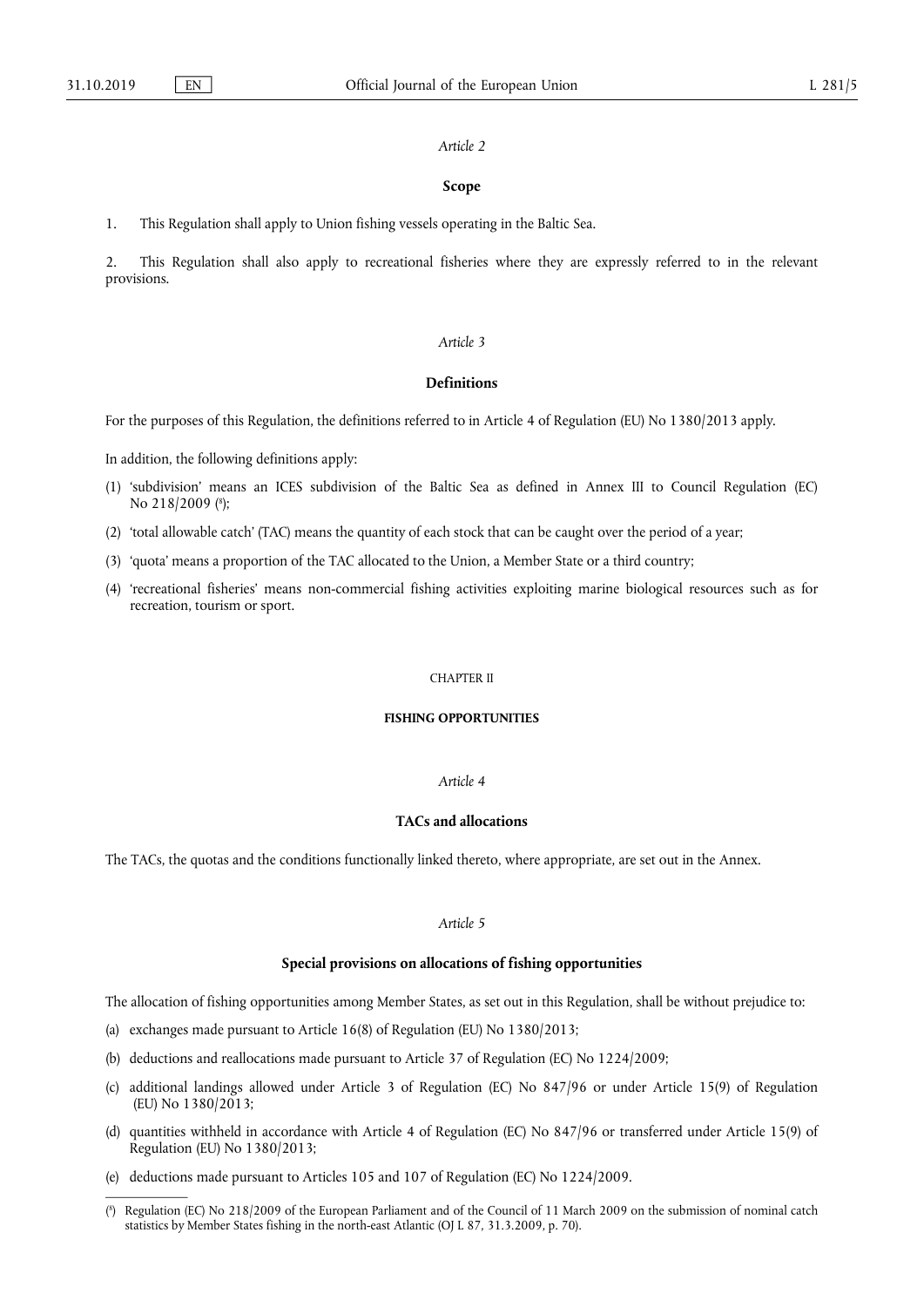#### *Article 6*

#### **Conditions for landing of catches and by-catches**

The stocks of non-target species within the safe biological limits referred to in Article 15(8) of Regulation (EU) No 1380/2013 which qualify for the derogation from the obligation to count catches against the relevant quota, are identified in the Annex to this Regulation.

## *Article 7*

# **Measures on recreational fisheries for cod in subdivisions ICES 22-26**

1. In recreational fisheries, no more than five specimens of cod may be retained per fisherman per day in ICES subdivisions 22 and 23 and in ICES subdivision 24 within six nautical miles measured from the baselines.

2. By way of derogation from paragraph 1, no more than two specimens of cod may be retained per fishermen per day in ICES subdivisions 22 and 23 and in ICES subdivision 24 within six nautical miles measured from the baselines in the period from 1 February to 31 March 2020.

3. Recreational fishing for cod shall be prohibited in ICES subdivision 24 beyond six nautical miles measured from the baselines and in ICES subdivisions 25 and 26.

4. Paragraphs 1, 2 and 3 are without prejudice to more stringent national measures.

#### *Article 8*

## **Measures on sea trout and salmon fishing in ICES subdivisions 22-32**

1. Fishing for sea trout beyond four nautical miles measured from the baselines in ICES subdivisions 22-32 is prohibited for fishing vessels from 1 January to 31 December 2020. When fishing for salmon in those waters, by-catches of sea trout shall not exceed 3 % of the total catch of salmon and sea trout at any moment on board or landed after each fishing trip.

2. Paragraph 1 is without prejudice to more stringent national measures.

#### *Article 9*

#### **Flexibility**

1. Except where specified otherwise in the Annex to this Regulation, Article 3 of Regulation (EC) No 847/96 shall apply to stocks subject to precautionary TACs and Article 3(2) and (3) and Article 4 of that Regulation shall apply to stocks subject to an analytical TAC.

Article 3(2) and (3) and Article 4 of Regulation (EC) No 847/96 shall not apply where a Member State uses the yearto-year flexibility provided for in Article 15(9) of Regulation (EU) No 1380/2013.

# *Article 10*

#### **Data transmission**

When, pursuant to Articles 33 and 34 of Regulation (EC) No 1224/2009, Member States send data relating to quantities of stocks caught or landed to the Commission, they shall use the stock codes set out in the Annex to this Regulation.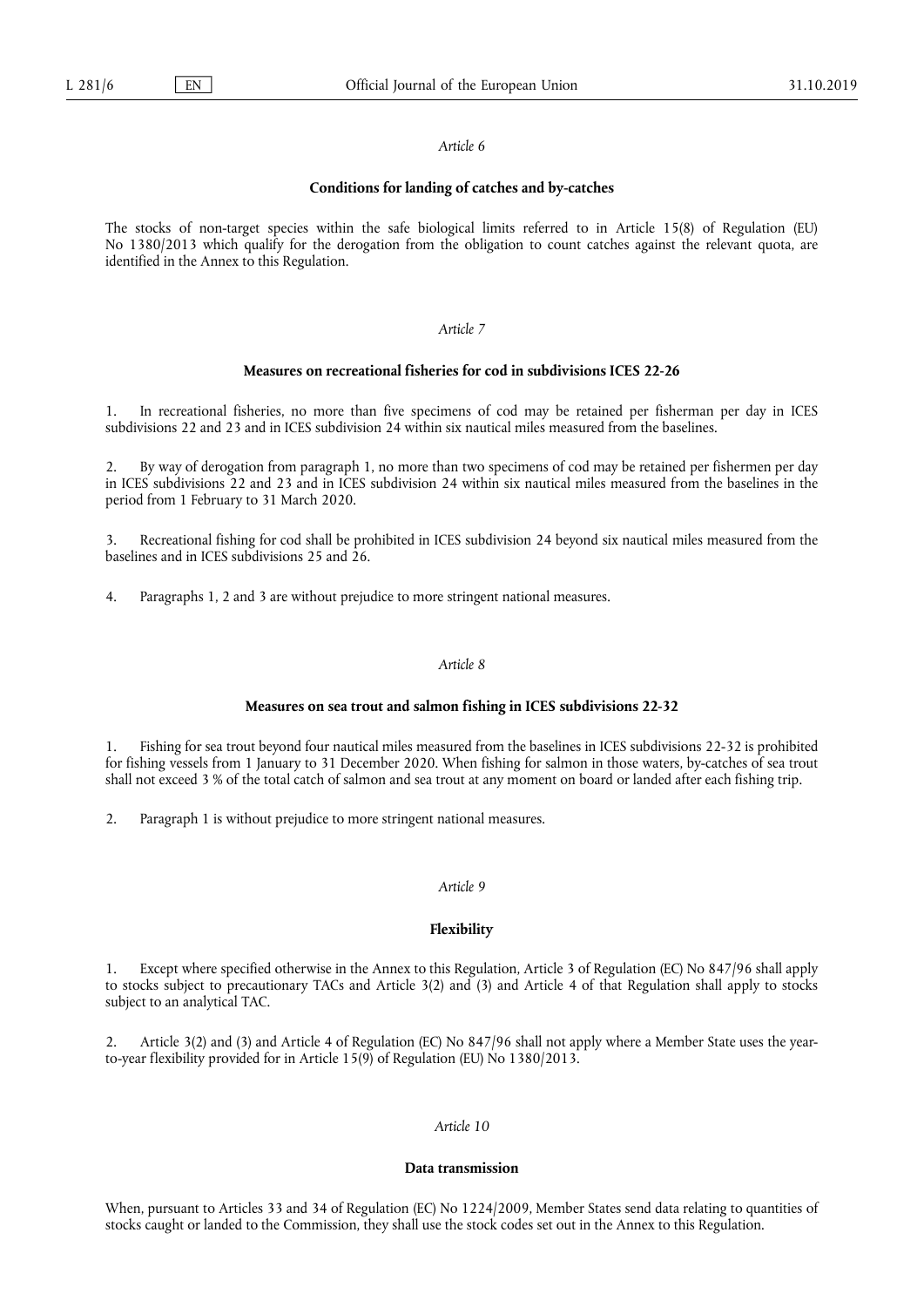## CHAPTER III

## **FINAL PROVISIONS**

## *Article 11*

## **Amendments to Regulation (EU) 2019/124**

1. Annex IA to Regulation (EU) 2019/124 is amended as follows:

# (1) the fishing opportunities table for common sole in ICES divisions 7f and 7g is replaced by the following:

| 'Species:      | Common sole<br>Solea solea | Zone:           | 7f and 7g<br>(SOL/7FG.) |
|----------------|----------------------------|-----------------|-------------------------|
| Belgium        | 630                        | Analytical TAC' |                         |
| France         | 63                         |                 |                         |
| Ireland        | 32                         |                 |                         |
| United Kingdom | 284                        |                 |                         |
| Union          | 1 0 0 9                    |                 |                         |
|                |                            |                 |                         |
| <b>TAC</b>     | 1 0 0 9                    |                 |                         |

(2) the fishing opportunities table for Norway pout and associated by-catches in ICES division 3a and Union waters of ICES division 2a and ICES subarea 4 is replaced by the following:

| 'Species:       | Norway pout and associated by-catches<br>Trisopterus esmarkii |                               |                  | Zone:                                  | 3a; Union waters of 2a and 4<br>(NOP/2A3A4.) |                                                           |
|-----------------|---------------------------------------------------------------|-------------------------------|------------------|----------------------------------------|----------------------------------------------|-----------------------------------------------------------|
| Year            | 2019                                                          |                               | 2020             |                                        |                                              | Analytical TAC                                            |
| Denmark         | 54 949                                                        | $\binom{1}{2}$ $\binom{3}{2}$ | 64 940           | $(^{1})$ $(^{6})$                      |                                              | Article 3 of Regulation (EC) No 847/96                    |
| Germany         | 11                                                            | $(1)$ $(2)$ $(3)$             | 12               | $\binom{1}{2}\binom{2}{2}\binom{6}{2}$ |                                              | shall not apply<br>Article 4 of Regulation (EC) No 847/96 |
| The Netherlands | 40                                                            | $(^{1})$ $(^{2})$ $(^{3})$    | 48               | $(^{1})$ $(^{2})$ $(^{6})$             |                                              | shall not apply                                           |
| Union           | 55 000                                                        | $(1)$ $(3)$                   | 65 000           | $(^{1})$ $(^{6})$                      |                                              |                                                           |
| Norway          | 14 500                                                        | $4$                           | 0                | $(4)$                                  |                                              |                                                           |
| Faroe Islands   | 5 0 0 0                                                       | (5)                           | $\boldsymbol{0}$ | $\binom{5}{ }$                         |                                              |                                                           |
| <b>TAC</b>      | Not relevant                                                  |                               | Not relevant     |                                        |                                              |                                                           |

( 1 ) Up to 5 % of the quota may consist of by-catches of haddock and whiting (OT2/\*2A3A4). By-catches of haddock and whiting counted against the quota pursuant to this provision and by-catches of species counted against the quota pursuant to Article 15(8) of Regulation (EU) No 1380/2013 shall, together, not exceed 9 % of the quota.

( 2 ) Quota may be fished in Union waters of ICES zones 2a, 3a and 4 only.

( 3 ) Union quota may only be fished from 1 November 2018 to 31 October 2019.

( 4 ) A sorting grid shall be used.

( 5 ) A sorting grid shall be used. Includes a maximum of 15 % of unavoidable by-catches (NOP/\*2A3A4), to be counted against this quota.

( 6 ) Union quota may be fished from 1 November 2019 to 31 October 2020.'

2. In Annex IJ, in the fishing opportunities table for toothfish in SPRFMO Convention Area, the reporting code "TOP/SPRFMO" is replaced by "TOT/SPR-AE".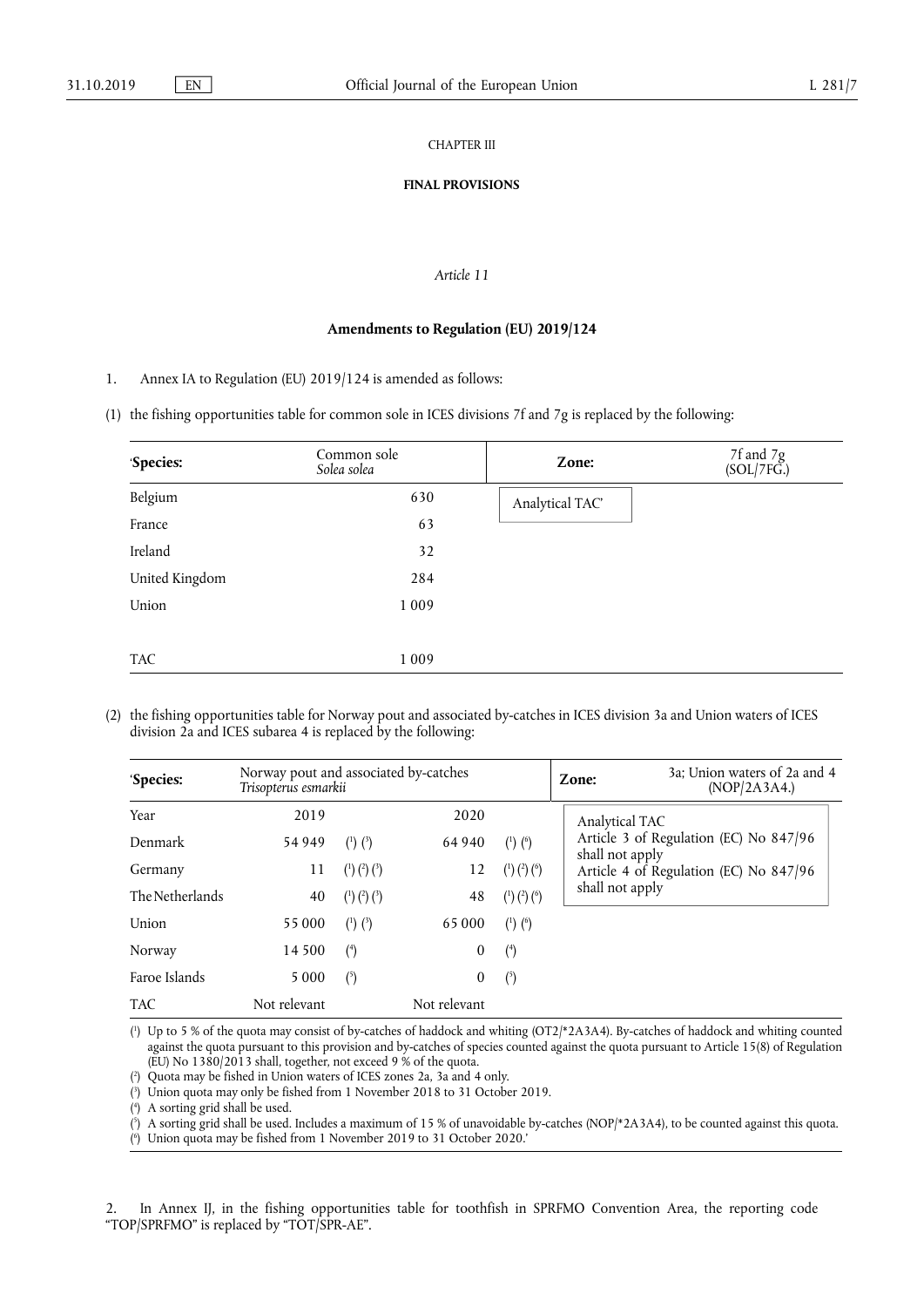# *Article 12*

# **Entry into force**

This Regulation shall enter into force on the day following that of its publication in the *Official Journal of the European Union*.

It shall apply from 1 January 2020, with the exception of point (2) of Article 11(1), which shall apply from 1 November 2019 until 31 October 2020, and of point (1) of Article 11(1) and Article 11(2), which shall apply from 1 January 2019.

This Regulation shall be binding in its entirety and directly applicable in all Member States.

Done at Brussels, 30 October 2019.

*For the Council The President*  T. TUPPURAINEN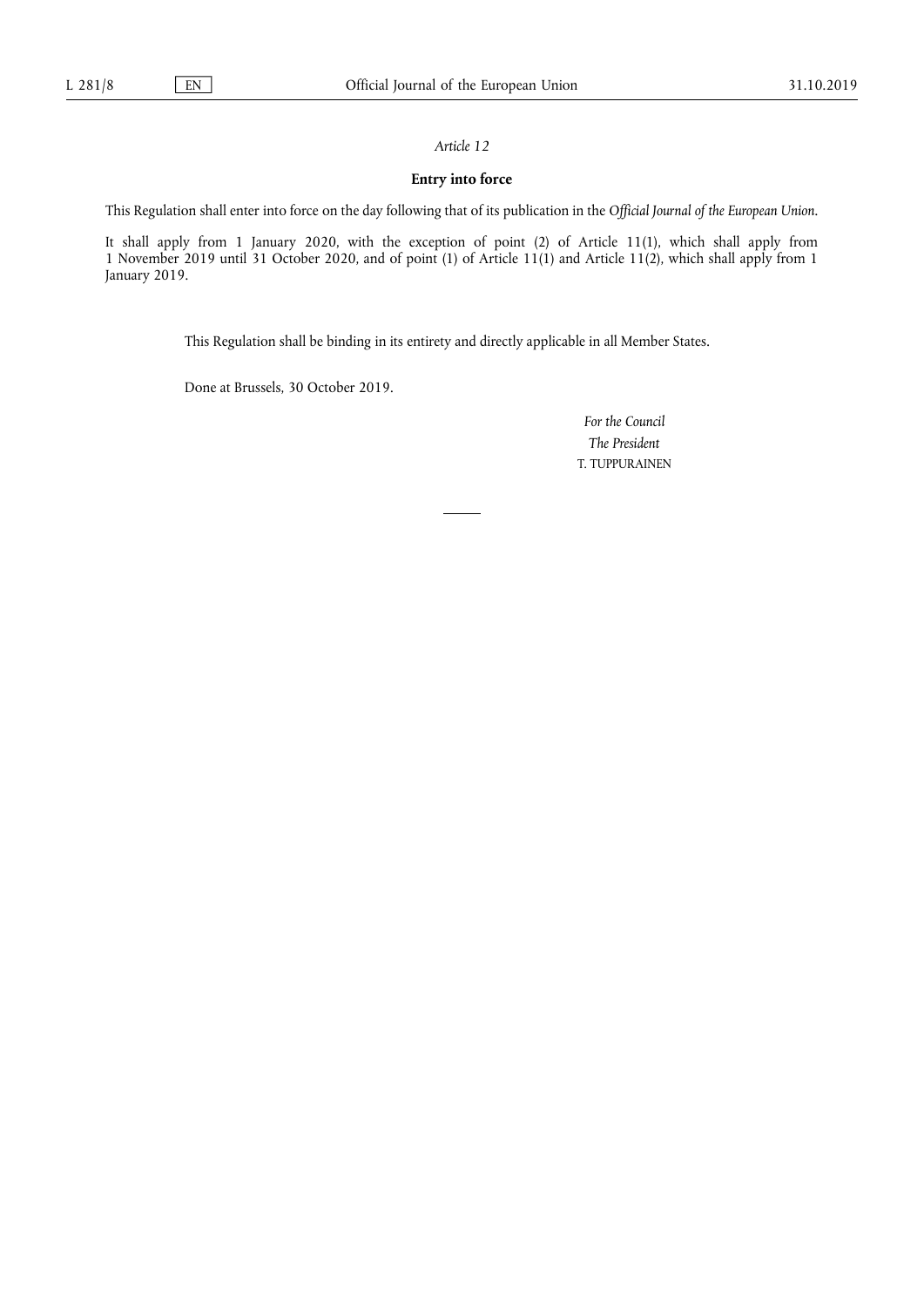# *ANNEX*

# TACs APPLICABLE TO UNION FISHING VESSELS IN AREAS WHERE TACs EXIST BY SPECIES AND BY AREA

The following tables set out the TACs and quotas (in tonnes live weight, except where otherwise specified) by stock, and conditions functionally linked thereto.

The references to fishing zones are references to ICES zones, unless otherwise specified.

The fish stocks are referred to using the alphabetical order of the Latin names of the species.

For the purposes of this Regulation, the following comparative table of Latin names and common names is provided:

| Scientific name       | Alpha-3 code | Common name     |
|-----------------------|--------------|-----------------|
| Clupea harengus       | <b>HER</b>   | Herring         |
| Gadus morhua          | <b>COD</b>   | Cod             |
| Pleuronectes platessa | <b>PLE</b>   | Plaice          |
| Salmo salar           | <b>SAL</b>   | Atlantic salmon |
| Sprattus sprattus     | <b>SPR</b>   | Sprat           |

| Species:   | Herring<br>Clupea harengus | Zone:             | Subdivisions 30-31<br>(HER/30/31.) |
|------------|----------------------------|-------------------|------------------------------------|
| Finland    | 53 306                     |                   |                                    |
| Sweden     | 11712                      |                   |                                    |
| Union      | 65018                      |                   |                                    |
| <b>TAC</b> | 65018                      | Precautionary TAC |                                    |

| Species:   | Herring<br>Clupea harengus | Zone:                                        | Subdivisions 22-24<br>$(HER/3BC+24)$                                                                  |
|------------|----------------------------|----------------------------------------------|-------------------------------------------------------------------------------------------------------|
| Denmark    | 442                        |                                              |                                                                                                       |
| Germany    | 1738                       |                                              |                                                                                                       |
| Finland    | $\mathbf{0}$               |                                              |                                                                                                       |
| Poland     | 410                        |                                              |                                                                                                       |
| Sweden     | 560                        |                                              |                                                                                                       |
| Union      | 3 1 5 0                    |                                              |                                                                                                       |
| <b>TAC</b> | 3 1 5 0                    | Analytical TAC<br>shall not apply.<br>apply. | Article 3(2) and (3) of Regulation (EC) No 847/96<br>Article 4 of Regulation (EC) No 847/96 shall not |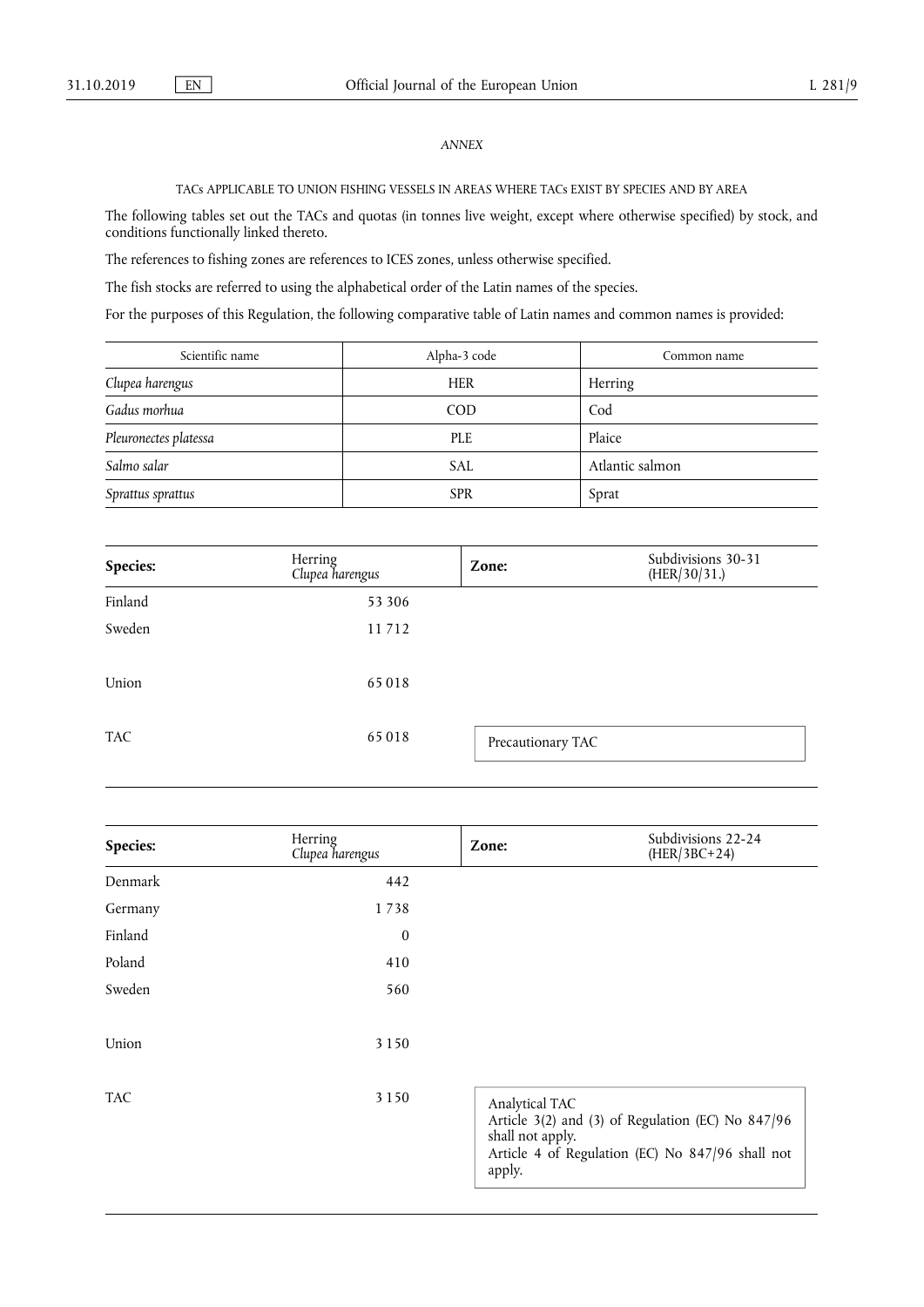| Species:   | Herring<br>Clupea harengus | Zone:          | Union waters of Subdivisions 25-27,<br>28.2, 29 and 32<br>$(HER/3D-R30)$ |
|------------|----------------------------|----------------|--------------------------------------------------------------------------|
| Denmark    | 3 3 7 4                    |                |                                                                          |
| Germany    | 895                        |                |                                                                          |
| Estonia    | 17232                      |                |                                                                          |
| Finland    | 33637                      |                |                                                                          |
| Latvia     | 4253                       |                |                                                                          |
| Lithuania  | 4478                       |                |                                                                          |
| Poland     | 38 215                     |                |                                                                          |
| Sweden     | 51 300                     |                |                                                                          |
|            |                            |                |                                                                          |
| Union      | 153384                     |                |                                                                          |
|            |                            |                |                                                                          |
| <b>TAC</b> | Not relevant               | Analytical TAC | Article 6 of this Regulation shall apply.                                |

| Species:   | Herring<br>Clupea harengus | Zone:          | Subdivision 28.1<br>(HER/03D.RG)          |  |
|------------|----------------------------|----------------|-------------------------------------------|--|
| Estonia    | 15 906                     |                |                                           |  |
| Latvia     | 18539                      |                |                                           |  |
| Union      | 34 4 4 5                   |                |                                           |  |
| <b>TAC</b> | 34 4 4 5                   | Analytical TAC | Article 6 of this Regulation shall apply. |  |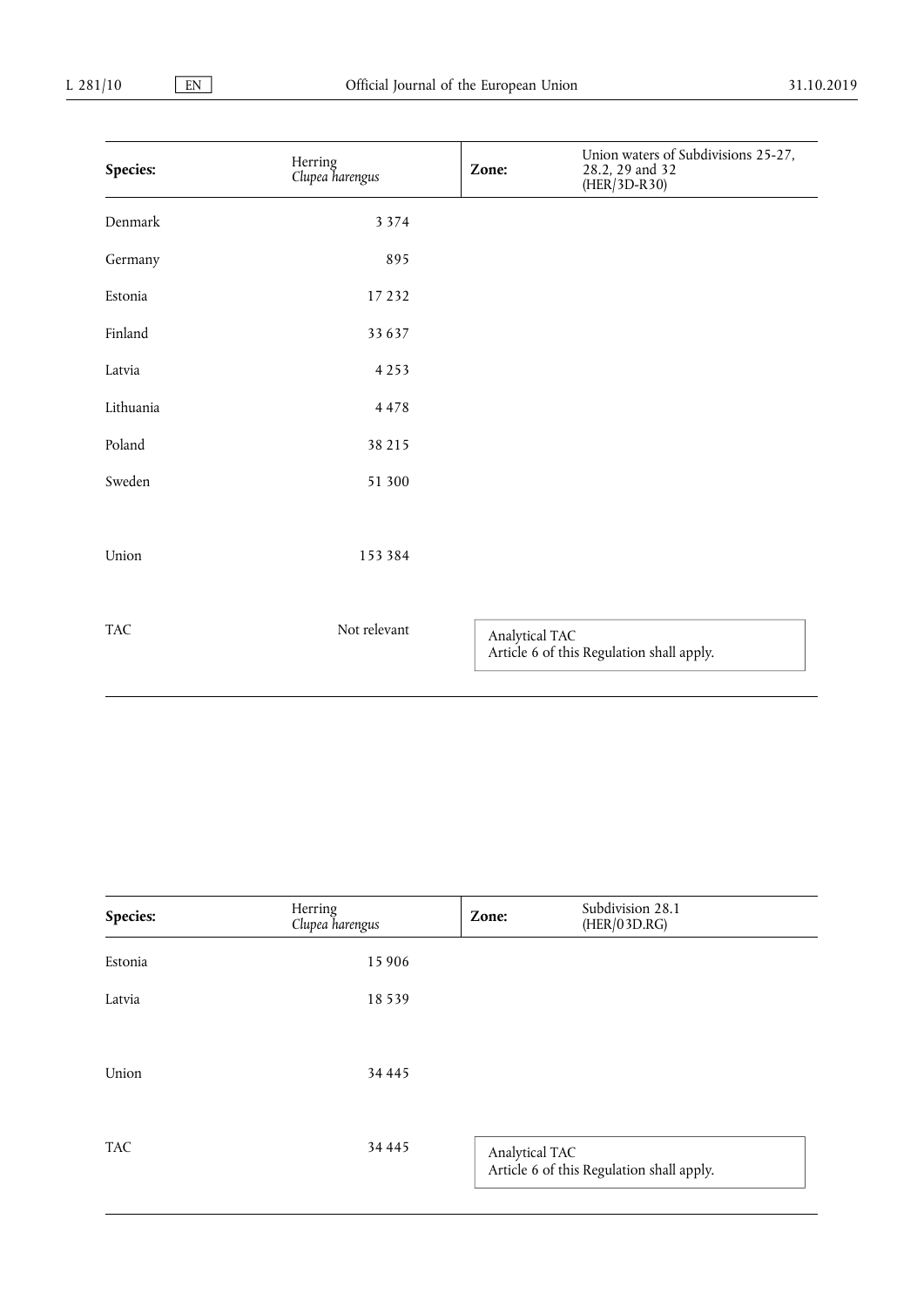| Species:   | Cod<br>Gadus morhua |                   | Zone:          | Union waters of Subdivisions 25-32<br>(COD/3DX32.)                                                                            |
|------------|---------------------|-------------------|----------------|-------------------------------------------------------------------------------------------------------------------------------|
| Denmark    | 459                 | $(^{1})$ $(^{2})$ |                |                                                                                                                               |
| Germany    | 183                 | $(^{1})$ $(^{2})$ |                |                                                                                                                               |
| Estonia    | 45                  | $(^{1})$ $(^{2})$ |                |                                                                                                                               |
| Finland    | 35                  | $(^{1})$ $(^{2})$ |                |                                                                                                                               |
| Latvia     | 171                 | $(^{1})$ $(^{2})$ |                |                                                                                                                               |
| Lithuania  | 113                 | $(^{1})$ $(^{2})$ |                |                                                                                                                               |
| Poland     | 529                 | $(^{1})$ $(^{2})$ |                |                                                                                                                               |
| Sweden     | 465                 | $(^{1})$ $(^{2})$ |                |                                                                                                                               |
|            |                     |                   |                |                                                                                                                               |
| Union      | 2000                | $(1)$ $(2)$       |                |                                                                                                                               |
|            |                     |                   |                |                                                                                                                               |
| <b>TAC</b> | Not relevant        |                   | Analytical TAC | Article 3(2) and (3) of Regulation (EC) No 847/96 shall not apply.<br>Article 4 of Regulation (EC) No 847/96 shall not apply. |

( 1 ) Exclusively for by-catches. No directed fisheries are permitted under this quota. By way of derogation from the first paragraph, fishing operations conducted for the exclusive purpose of scientific investigations may be directed to cod provided that those investigations are carried out in full compliance with the conditions set out in Article 25 of Regulation (EU) 2019/1241.

( 2 ) In subdivisions 25 and 26 it shall be prohibited to fish this quota from 1 May to 31 August. By way of derogation from the first paragraph, that closure period shall not apply to Union fishing vessels of less than 12 metres in length overall that fish with gillnets, entangling nets or trammel nets, with bottom set lines, longlines (except drifting lines), handlines and jigging equipment or other passive gear in areas where the water depth is less than 20 meters according to the coordinates on the official sea chart issued by the competent national authorities. Masters of those fishing vessels shall ensure that their fishing activity can be monitored at any time by the control authorities of the Member State.

| Species:  | Cod<br>Gadus morhua |                               | Zone: | Subdivisions 22-24<br>$(COD/3BC+24)$ |  |
|-----------|---------------------|-------------------------------|-------|--------------------------------------|--|
| Denmark   | 1662                | $\binom{1}{2}$ $\binom{2}{2}$ |       |                                      |  |
| Germany   | 812                 | $(^{1})$ $(^{2})$             |       |                                      |  |
| Estonia   | 37                  | $\binom{1}{2}$ $\binom{2}{2}$ |       |                                      |  |
| Finland   | 33                  | $\binom{1}{2}$ $\binom{2}{2}$ |       |                                      |  |
| Latvia    | 137                 | $\binom{1}{2}$ $\binom{2}{2}$ |       |                                      |  |
| Lithuania | 89                  | $\binom{1}{2}$ $\binom{2}{2}$ |       |                                      |  |
| Poland    | 444                 | $\binom{1}{2}$ $\binom{2}{2}$ |       |                                      |  |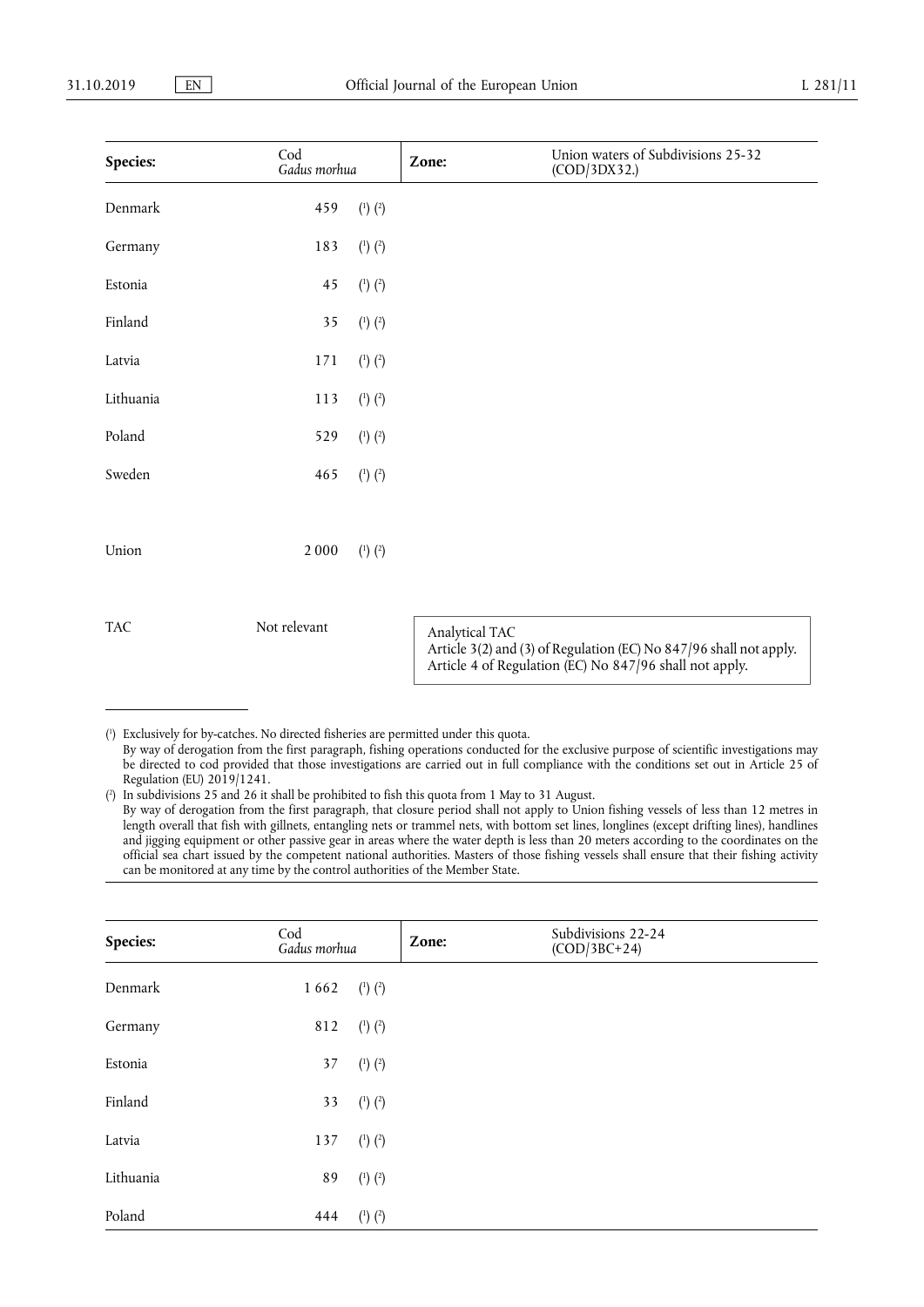| Species:   | Cod<br>Gadus morhua |                               | Zone:          | Subdivisions 22-24<br>$(COD/3BC+24)$                                                                                          |
|------------|---------------------|-------------------------------|----------------|-------------------------------------------------------------------------------------------------------------------------------|
| Sweden     | 592                 | $\binom{1}{2}$ $\binom{2}{2}$ |                |                                                                                                                               |
| Union      | 3806                | $(^{1})$ $(^{2})$             |                |                                                                                                                               |
| <b>TAC</b> | 3806                | $\binom{1}{2}$ $\binom{2}{2}$ | Analytical TAC | Article 3(2) and (3) of Regulation (EC) No 847/96 shall not apply.<br>Article 4 of Regulation (EC) No 847/96 shall not apply. |

( 1 ) In subdivision 24 exclusively for by-catches. No directed fisheries are permitted under this quota in subdivision 24.

By way of derogation from the first paragraph fishing operations conducted for the exclusive purpose of scientific investigations may be directed to cod provided that these investigations are carried out in full compliance with the conditions set out in Article 25 of Regulation (EU) 2019/1241.

( 2 ) It shall be prohibited to fish this quota in subdivisions 22 and 23 from 1 February to 31 March and in subdivision 24 from 1 June to 31 July.

By way of derogation from the first paragraph, that closure period shall not apply to Union fishing vessels of less than 12 metres in length overall that fish with gillnets, entangling nets or trammel nets, with bottom set lines, longlines (except drifting lines), handlines and jigging equipment or other passive gear in areas where the water depth is less than 20 meters according to the coordinates on the official sea chart issued by the competent national authorities. Masters of those fishing vessels shall ensure that their fishing activity can be monitored at any time by the control authorities of the Member State.

| Species:   | Plaice<br>Pleuronectes platessa | Zone:          | Union waters of Subdivisions 22-32<br>$(PLE/3BCD-C)$ |
|------------|---------------------------------|----------------|------------------------------------------------------|
| Denmark    | 4939                            |                |                                                      |
| Germany    | 549                             |                |                                                      |
| Poland     | 1034                            |                |                                                      |
| Sweden     | 372                             |                |                                                      |
|            |                                 |                |                                                      |
| Union      | 6894                            |                |                                                      |
|            |                                 |                |                                                      |
| <b>TAC</b> | 6894                            | Analytical TAC | Article 6 of this Regulation shall apply.            |
|            |                                 |                |                                                      |

By way of derogation from the first paragraph, fishing this quota in subdivision 24 shall be allowed for Union fishing vessels of less than 12 meters length overall fishing with gillnets, entangling nets or trammel nets, with bottom set lines, longlines (except drifting lines), handlines and jigging equipment or other passive gear in areas up to six nautical miles measured from the baselines where the water depth is less than 20 meters according to the coordinates on the official sea chart issued by the competent national authorities. Masters of those fishing vessels shall ensure that their fishing activity can be monitored at any time by the control authorities of the Member State.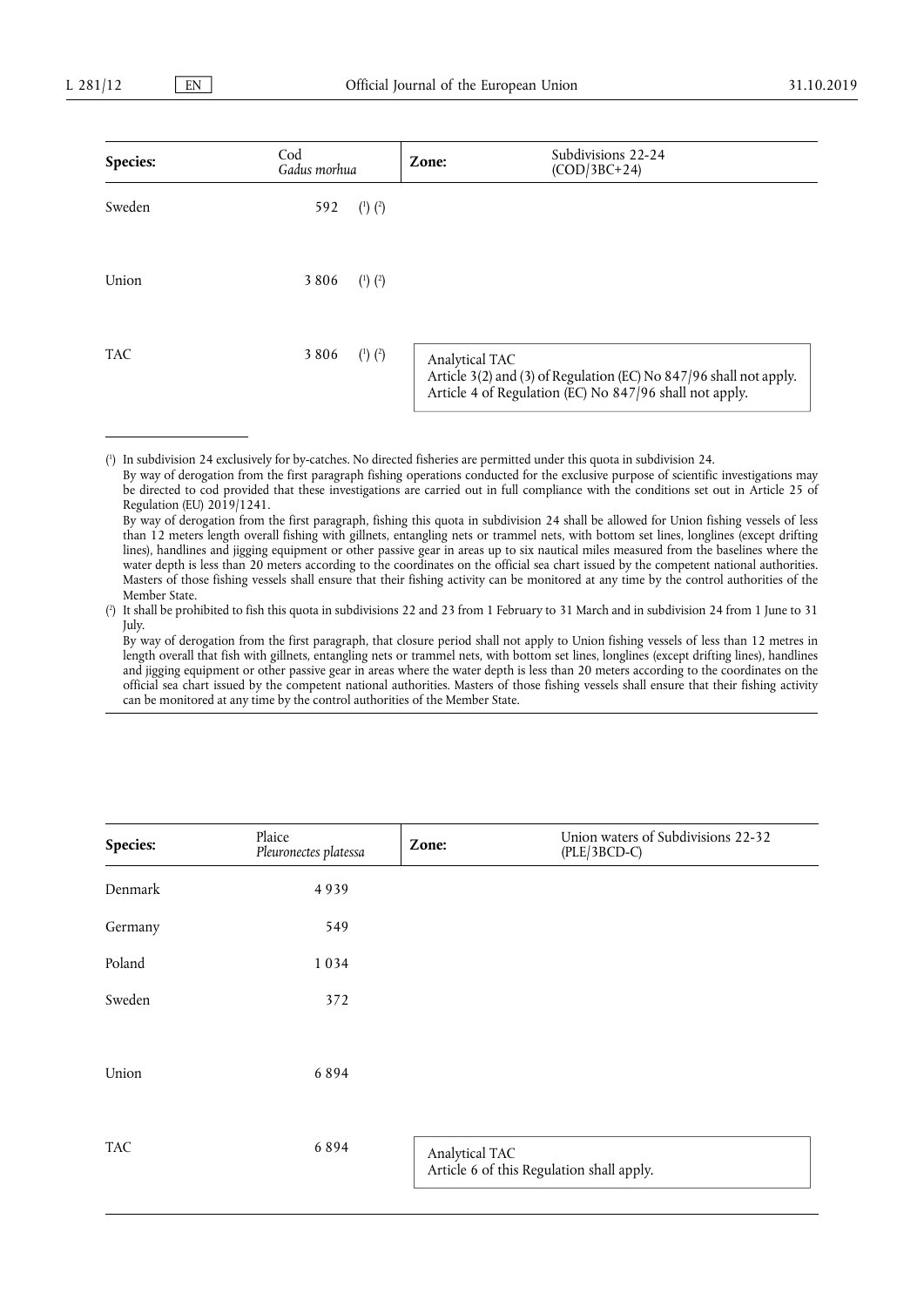| Species:   | Atlantic salmon<br>Salmo salar |                   | Zone:          | Union waters of Subdivisions 22-31<br>$(SAL/3BCD-F)$                                                                          |
|------------|--------------------------------|-------------------|----------------|-------------------------------------------------------------------------------------------------------------------------------|
| Denmark    | 17940                          | $\binom{1}{ }$    |                |                                                                                                                               |
| Germany    | 1996                           | $\binom{1}{ }$    |                |                                                                                                                               |
| Estonia    | 1823                           | $(^{1})$ $(^{2})$ |                |                                                                                                                               |
| Finland    | 22 370                         | $\binom{1}{ }$    |                |                                                                                                                               |
| Latvia     | 11 411                         | $\binom{1}{ }$    |                |                                                                                                                               |
| Lithuania  | 1 3 4 1                        | $\binom{1}{ }$    |                |                                                                                                                               |
| Poland     | 5 4 4 2                        | $\binom{1}{ }$    |                |                                                                                                                               |
| Sweden     | 24 25 2                        | $\binom{1}{0}$    |                |                                                                                                                               |
|            |                                |                   |                |                                                                                                                               |
| Union      | 86 575                         | $\binom{1}{ }$    |                |                                                                                                                               |
|            |                                |                   |                |                                                                                                                               |
| <b>TAC</b> | Not relevant                   |                   | Analytical TAC | Article 3(2) and (3) of Regulation (EC) No 847/96 shall not apply.<br>Article 4 of Regulation (EC) No 847/96 shall not apply. |

( 1 ) Expressed by number of individual fish.

( 2 ) Special condition: up to 20 % and no more than 400 specimens of this quota may be fished in Union waters of subdivision 32 (SAL/ \*3D32).

| Species:   | Atlantic salmon<br>Salmo salar | Zone:             | Union waters of Subdivision 32<br>(SAL/3D32.) |  |
|------------|--------------------------------|-------------------|-----------------------------------------------|--|
| Estonia    | 995<br>$\binom{1}{ }$          |                   |                                               |  |
| Finland    | 8708<br>$\binom{1}{ }$         |                   |                                               |  |
| Union      | 9703<br>$\binom{1}{1}$         |                   |                                               |  |
| <b>TAC</b> | Not relevant                   | Precautionary TAC |                                               |  |

( 1 ) Expressed by number of individual fish.